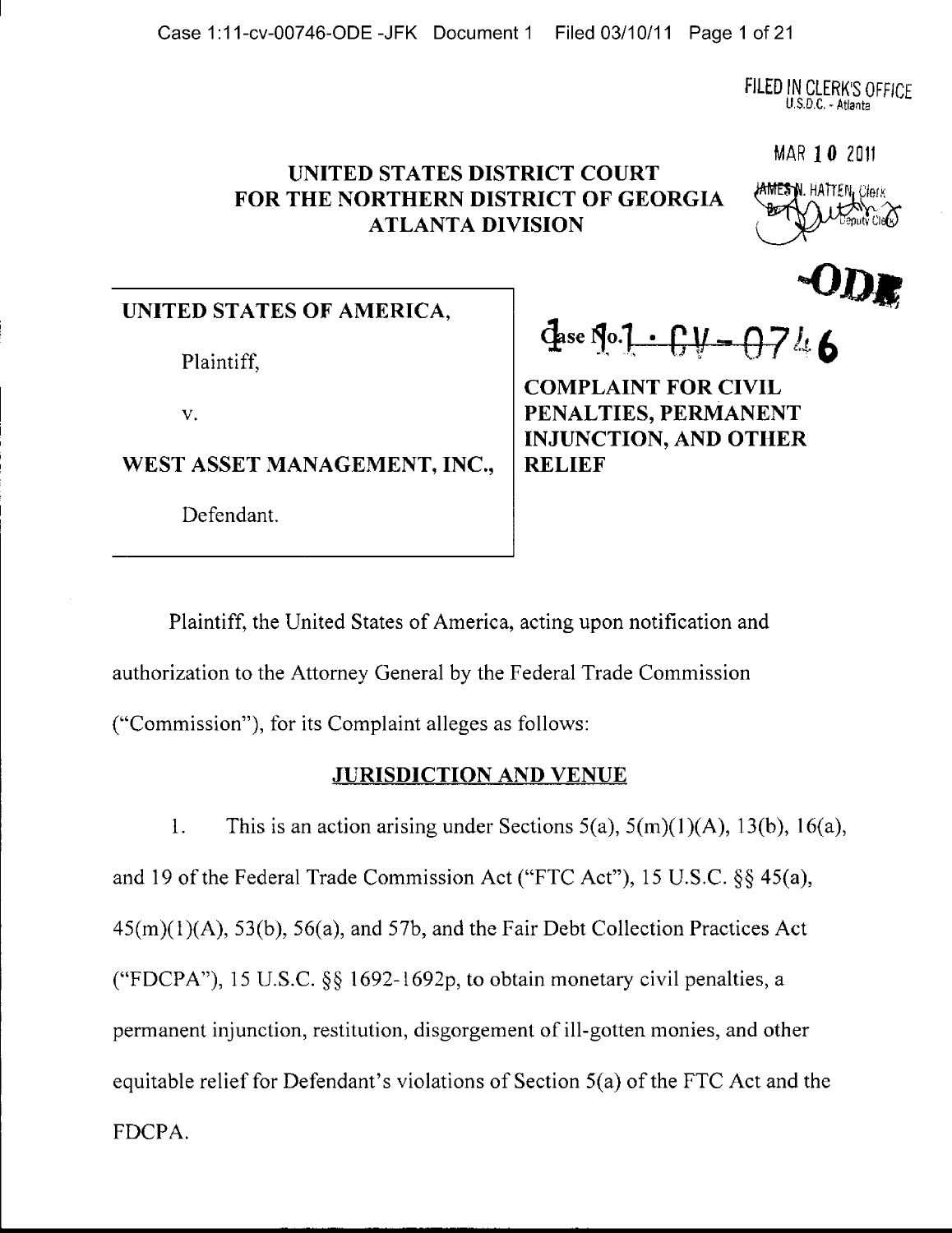2. This Court has jurisdiction over the matter under 28 U,S.C. §§ 1331, 1337(a), 1345, and 1355, and under 15 U.S.C. §§ 45(m)(1)(A), 53(b), 57b, and 16921. This action arises under 15 U.S.C. §§ 45(a)(1) and 16921.

3. Venue is proper in the United States District Court for the Northern' District of Georgia under 28 U.S.C. §§ 1391(b) - (c) and § 1395(a) and 15 U.S.C. § 53(b),

#### **PLAINTIFF**

4. This action is brought by the United States on behalf of the Federal Trade Commission. The Commission is an independent agency of the United States government given statutory authority and responsibility by the FTC Act, 15 U.S.C, §§ 41-58. The Commission is charged, *inter alia,* with enforcing Section 5(a) of the FTC Act, 15 U.S.C.  $\S$  45(a), which prohibits unfair and deceptive acts or practices in or affecting commerce; and the FDCPA, 15 U.S.C. §§ 1692-1692p, which imposes duties upon debt collectors.

#### **DEFENDANT**

5. Defendant West Asset Management, Inc. ("WAM"), is a Delaware corporation with a principal place of business located within the Northern District of Georgia at 2253 Northwest Parkway SE, Suite 500, Marietta, Georgia 30067.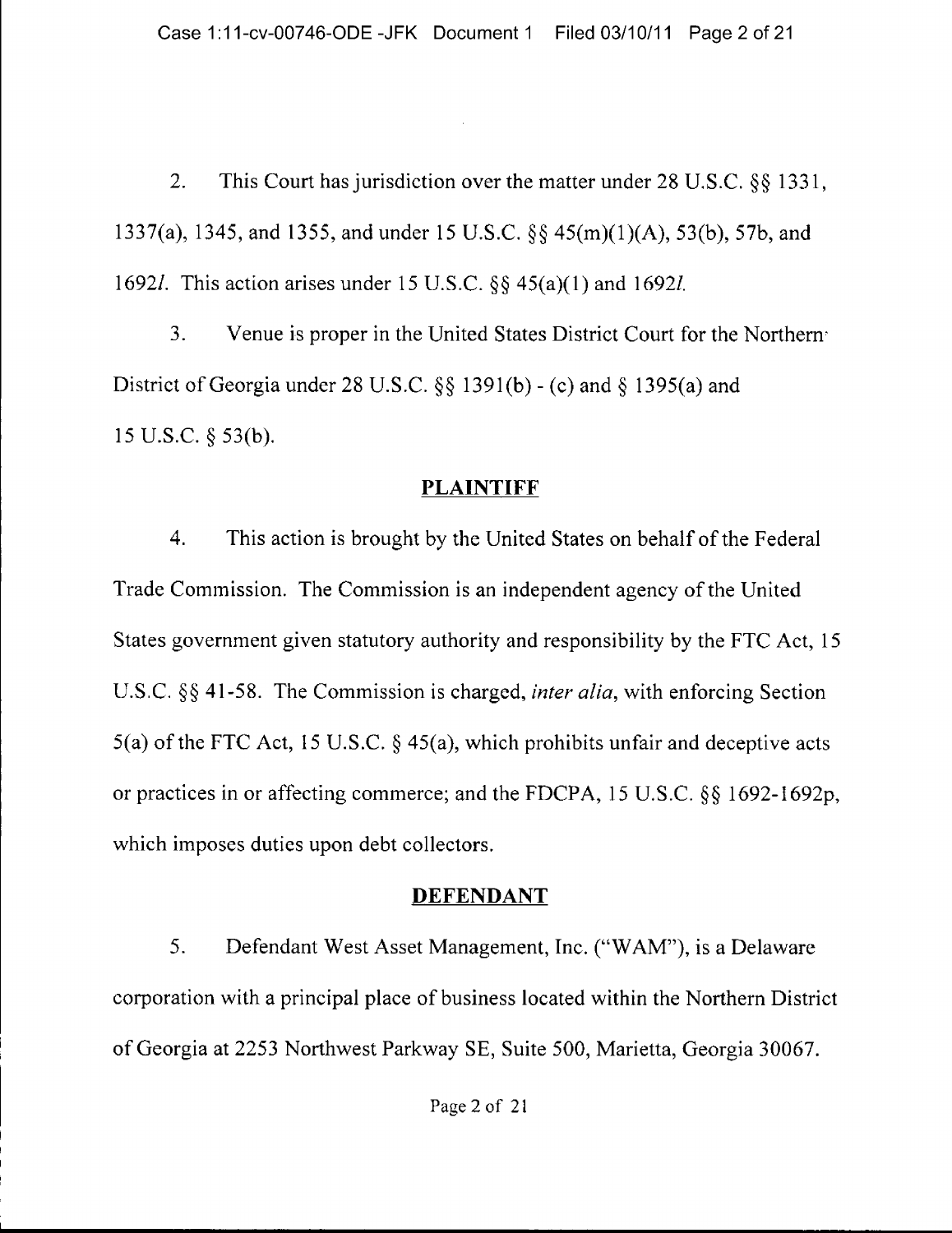At all times relevant to this Complaint, W AM has transacted business in the Northern District of Georgia and throughout the United States.

6. Defendant W AM is a "debt collector" as defined in Section 803(6) of the FDCPA, 15 U.S.C. § 1692a(6).

## **COMMERCE**

7. At all times relevant to this Complaint, Defendant has maintained a substantial course of trade in the collection of debts, in or affecting commerce, as "commerce" is defined in Section 4 of the FTC Act, 15 U.S.C. § 44.

## **DEFENDANT'S BUSINESS PRACTICES**

8. Since August 2004, Defendant W AM has engaged in consumer debt collection activities in all 50 states. WAM has collected or attempted to collect more than 24 million accounts.

9. Defendant WAM performs debt collection services for clients in the healthcare, telecommunications, consumer credit, and government services industries. WAM employs approximately 1,500 debt collectors who work in offices in thirteen states and one offshore location. WAM regularly attempts to collect debts by contacting consumers by telephone.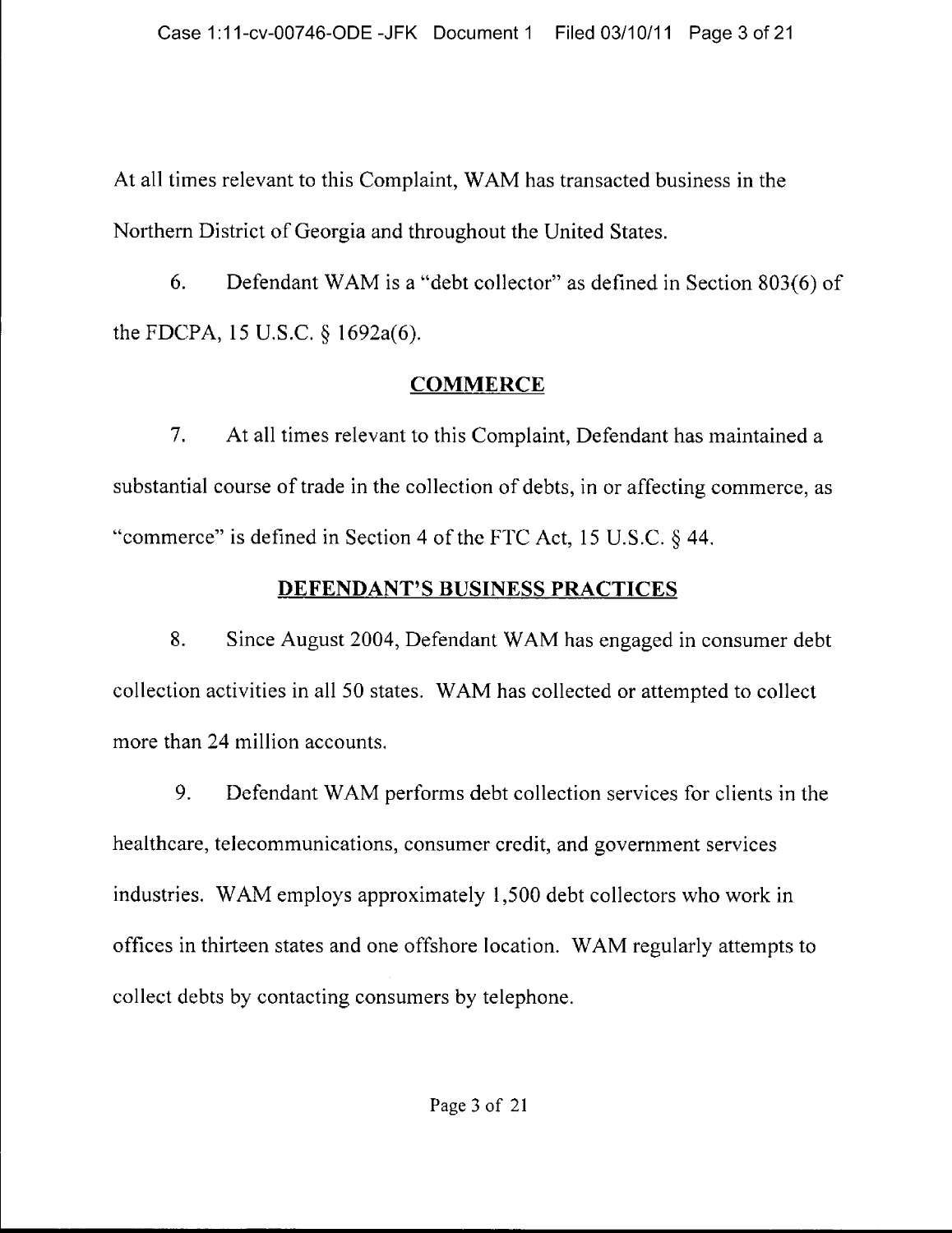10. In numerous instances, W AM collectors contact consumers and claim to be attorneys or claim that they work with attorneys. W AM is not a law firm and WAM collectors are not attorneys, nor do they work with attorneys.

11. In numerous instances, WAM collectors threaten or imply that WAM will seize or attach consumers' properties, garnish consumers' wages, or have consumers arrested if consumers fail to pay WAM. In many of the instances when WAM collectors make such threats, WAM does not have the authority or intent to attach consumers' properties, garnish consumers' wages, or have consumers arrested if consumers fail to pay WAM.

12. In numerous instances, WAM collectors threaten or imply that WAM will initiate lawsuits against consumers if consumers fail to pay WAM. In many of the instances when WAM collectors make such threats, WAM does not initiate lawsuits against consumers who fail to pay W AM and does not have the authority or the intent to do so.

13. In numerous instances, W AM collectors use other false or deceptive means to collect or attempt to collect debts, including, but not limited to, falsely promising to consumers to accept partial payment as settlement in full on accounts or deceptively telling consumers that negative credit information will remain on consumers' credit reports until the debt is paid.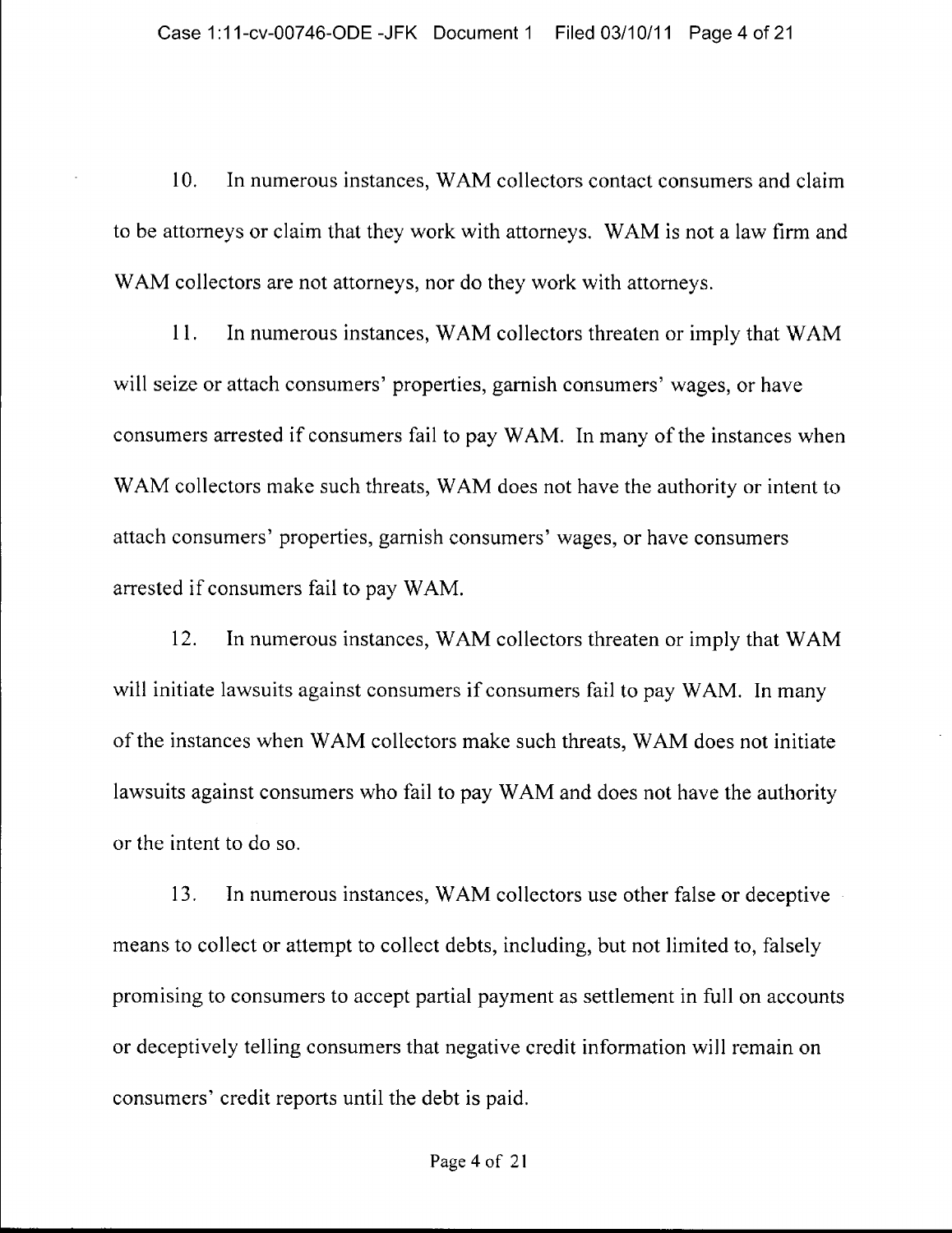14. In numerous instances, W AM collectors withdraw funds from consumers' bank accounts or charge consumers' credit cards without obtaining consumers' express informed consent for such withdrawals or charges. WAM collectors also deposit or threaten to deposit postdated checks prior to the date on such checks.

15. In numerous instances, W AM collectors disclose the existence of consumers' debts to third parties, including, but not limited to, consumers' parents, children, family members, employers, co-workers, and neighbors.

16. In numerous instances, WAM collectors call third parties repeatedly, even when the third party does not request additional calls and W AM lacks a reasonable belief that the third party previously provided erroneous or incomplete information and now has correct or complete information to provide. In many of these instances, W AM collectors continue to call, even after learning that the third party does not know the debtor or that the debtor is deceased and the third party is not the spouse, parent (if the debtor is a minor), guardian, executor, or administrator of the decedent-debtor's estate.

17. In numerous instances, W AM collectors call consumers before 8 a.m. or after 9 p.m., even when W AM collectors know or should know that it is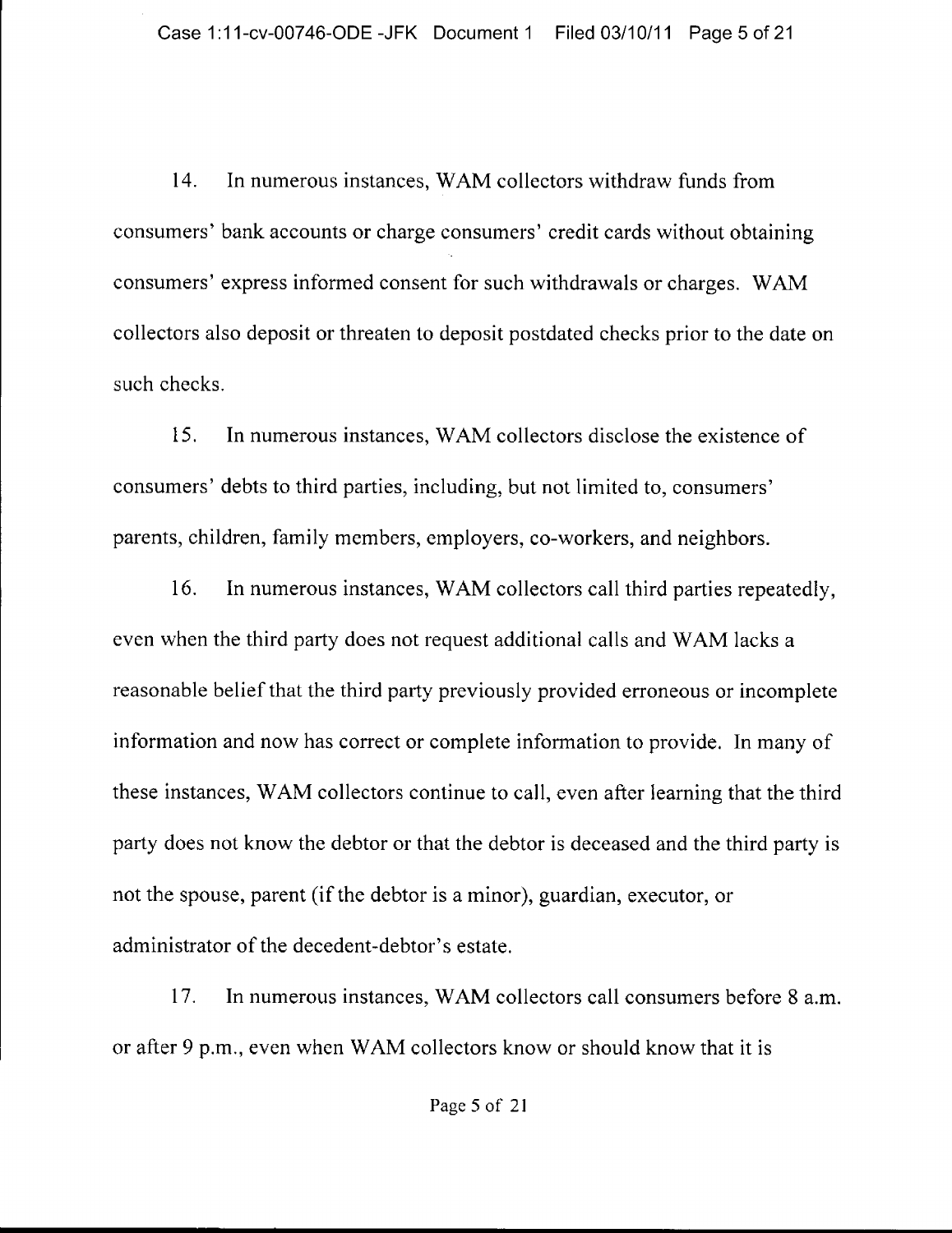inconvenient for consumers to receive calls at these times.

18. In numerous instances, W AM collectors call consumers at their places of employment, even when WAM collectors know or should know that it is inconvenient for consumers to receive calls at their workplaces or that consumers' employers prohibit the consumers from receiving such calls at the workplace.

19. In numerous instances, W AM collectors communicate with third parties for reasons other than to obtain location information, without consumers' consent, express permission from a court of competent jurisdiction, or as reasonably necessary to effectuate postjudgment judicial remedies.

20. In numerous instances, W AM collectors continue to call consumers and demand payment, even after receiving written demand from consumers to cease communications.

21. In numerous instances, WAM collectors use harassing and abusive tactics, including, but not limited to, calling consumers mUltiple times per day, calling immediately back after consumers have terminated calls, and threatening to continue to call consumers until they have paid the debt. In addition, some WAM collectors use rude and abusive language when talking to consumers.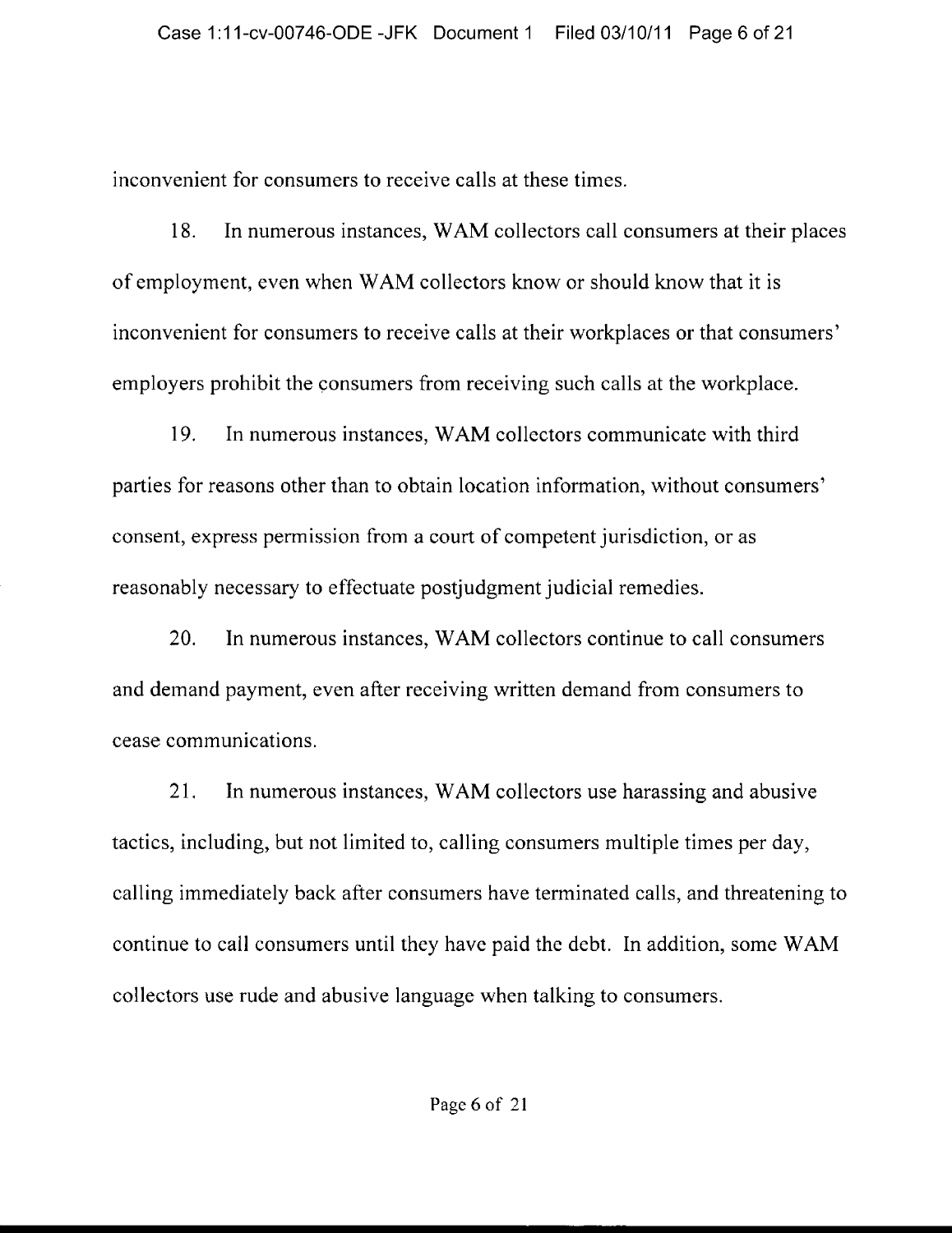22. WAM's debt collection practices have generated thousands of complaints filed with the Federal Trade Commission, Better Business Bureaus, state regulatory agencies, and the company itself.

23. WAM's internal compliance programs regularly identify collectors who are violating the FTC Act and/or the FDCPA. However, even multiple egregious violations by individual collection employees do not result in serious punishment.

#### **VIOLATIONS OF SECTION 5 OF THE FTC ACT**

24. Section 5(a) of the FTC Act, 15 U.S.C.  $\S$  45(a), prohibits "unfair or deceptive acts or practices in or affecting commerce." Misrepresentations of material fact constitute deceptive acts or practices prohibited by the FTC Act.

25. Under Section 5(n) of the FTC Act, 15 U.S.C. § 45(n), an act or practice is unfair if it causes or is likely to cause substantial injury to consumers that is not reasonably avoidable by consumers and is not outweighed by counterveiling benefits to consumers or competition.

#### COUNT I

26. In numerous instances, in connection with the collection of debts, Defendant, directly or indirectly, expressly or by implication, represents that: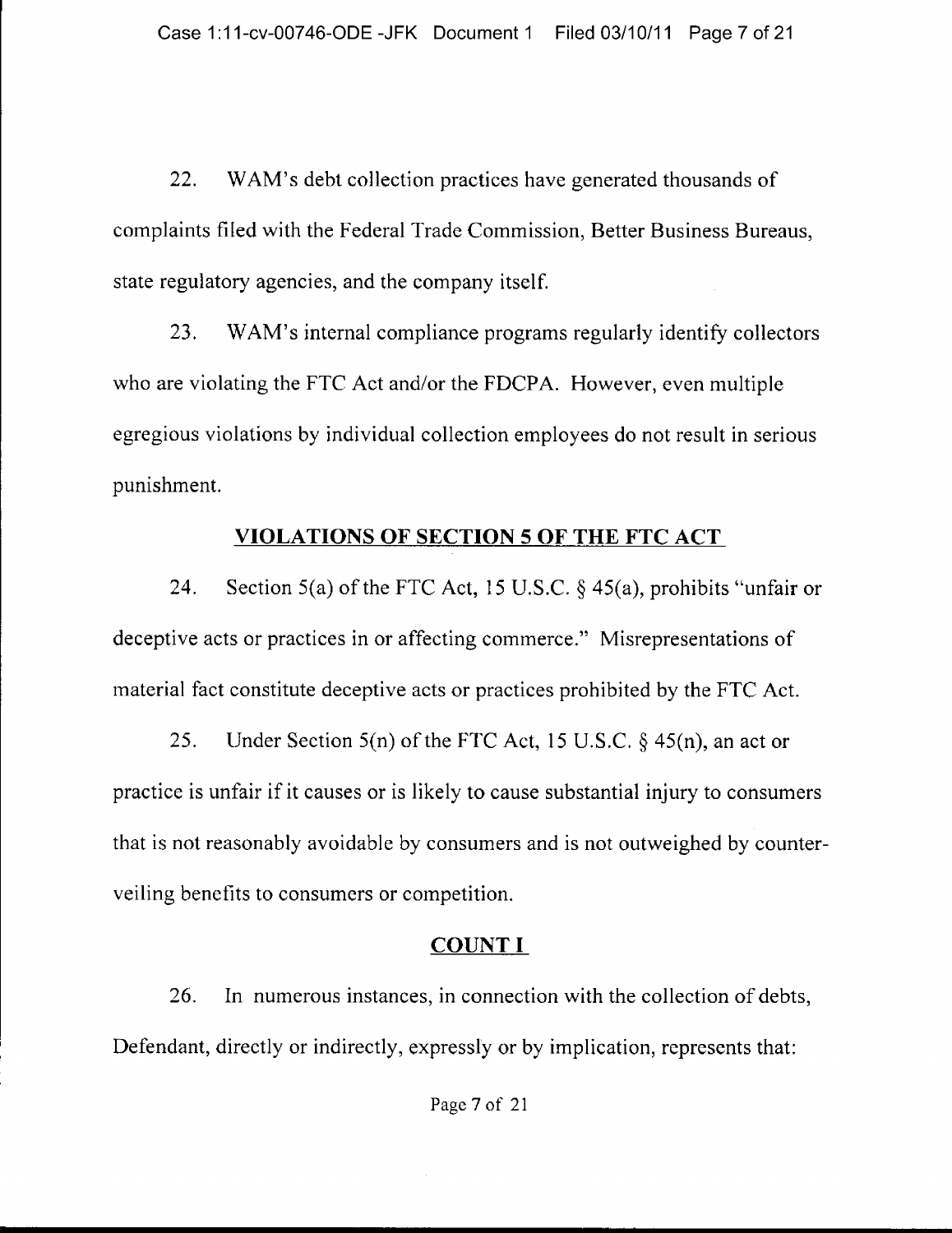- a. WAM is a law firm or WAM collectors are attorneys;
- b. Nonpayment of a debt will result in the seizure, garnishment, attachment, or sale of consumers' properties or wages, or the arrest or imprisonment of consumers;
- c. Nonpayment of a debt will result in W AM taking legal action or seeking criminal prosecution against consumers;
- d. Partial payments by consumers will be accepted as full settlement of the consumers' indebtedness; or
- e. Negative credit information will remain on consumers' credit reports until the debt is paid.
- 27. In truth and in fact, in numerous of those instances:
	- a. WAM is not a law firm and WAM collectors are not attorneys;
	- b. Nonpayment of a debt will not result in the seizure, garnishment, attachment, or sale of consumers' properties or wages, or the arrest or imprisonment of consumers;
	- c. Nonpayment of a debt will not result in WAM taking legal action or seeking criminal prosecution against consumers;
	- d. Partial payments by consumers are not accepted as full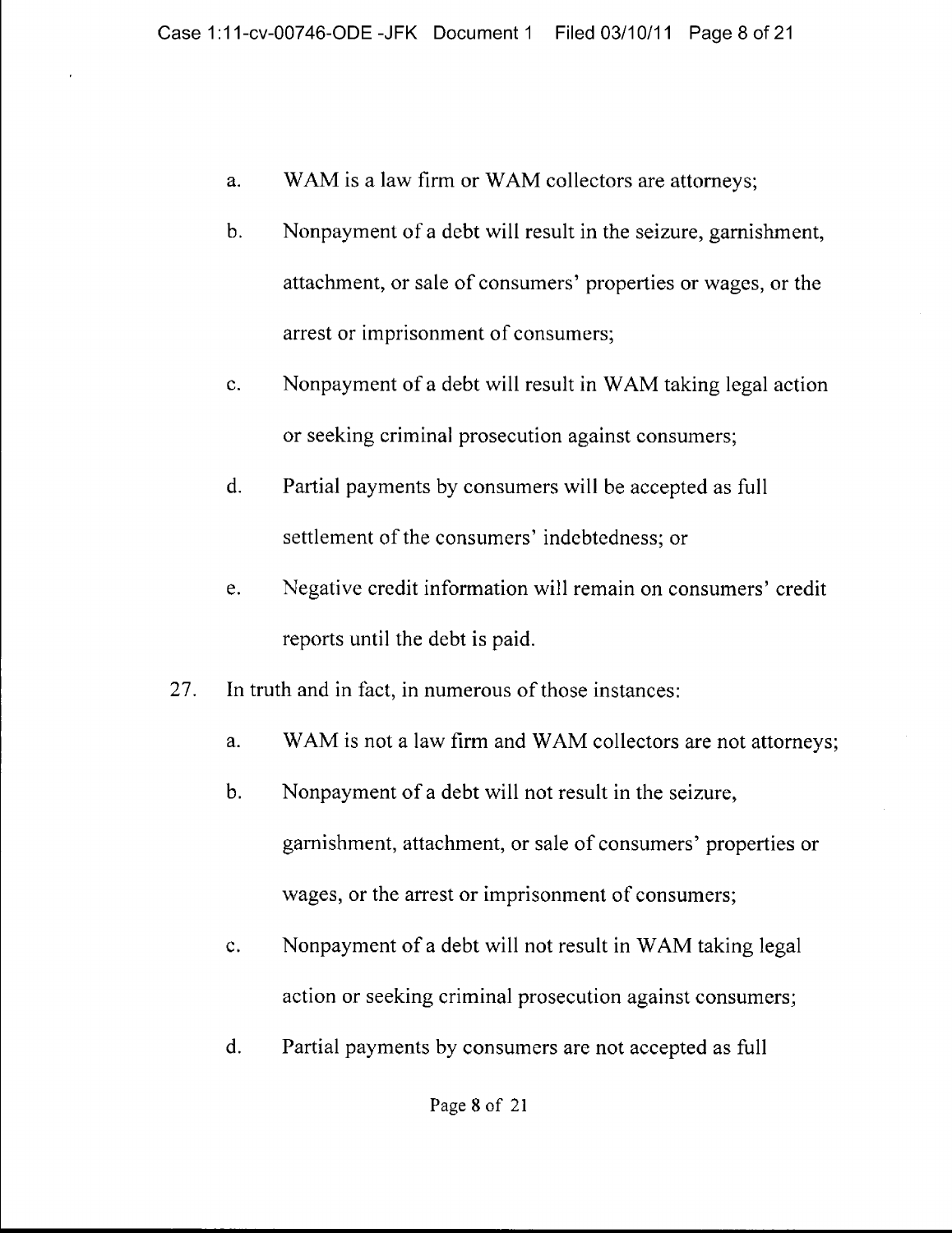settlement of the consumers' indebtedness; and

e. Negative credit information will not remain on consumers' credit reports until the debt is paid.

28. Therefore, the representations set forth in Paragraph 26 were and are false or misleading and constitute deceptive acts or practices in violation of Section  $5(a)$  of the FTC Act, 15 U.S.C.  $\S$  45(a).

## **COUNT II**

29. In numerous instances, in connection with the collection of debts, Defendant withdraws funds from consumers' bank accounts or charges consumers' credit cards without obtaining consumers' express informed consent.

30. Defendant's practice of withdrawing funds from consumers' bank accounts or charging consumers' credit cards without obtaining consumers' express informed consent causes or is likely to cause substantial injury to consumers which is not reasonably avoidable by the consumers themselves and is not outweighed by countervailing benefits to consumers or to competition.

31. Therefore, Defendant's practice as alleged in Paragraph 29 is unfair and in violation of Section 5(a) of the FTC Act, 15 U.S.C.  $\S$  45(a).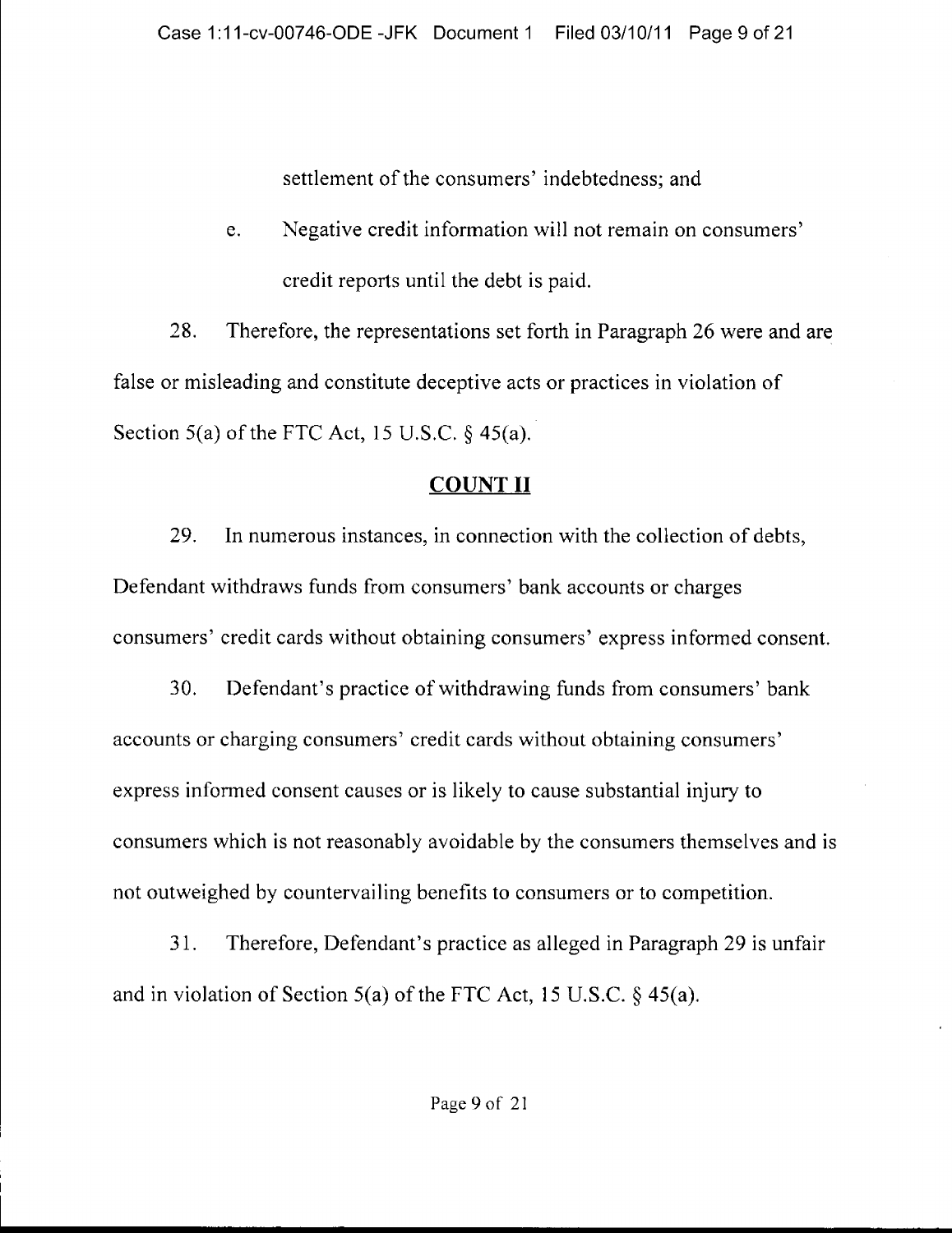## **VIOLATIONS OF THE FAIR DEBT COLLECTION PRACTICES** ACT

32. In 1977, Congress passed the FDCPA, 15 U.S.C. §§ 1692 *et seq.,*  which became effective on March 20, 1978, and has been in force since that date. Section 814 of the FDCPA, 15 U.S.C. § 1692/, provides that a violation of the FDCPA shall be deemed an unfair or deceptive act or practice in violation of the FTC Act. Further, the Commission is authorized to use all of its functions and powers under the FTC Act to enforce compliance with the FDCPA. The authority of the Commission in this regard includes the power to enforce the provisions of the FDCPA in the same manner as if the violations of the FDCPA were violations of a Commission trade regulation rule.

33. The term "consumer," as used in this Complaint, means any natural person obligated or allegedly obligated to pay any debt, as "debt" is defined in Section 803(5) of the FDCPA, 15 U.S.C. § 1692a(5).

34. The term "location information," as used in this Complaint, means a consumer's place of abode and the consumer's telephone number at such place, or the consumer's place of employment, as defined in Section 803(7) of the FDCPA, 15 U.S.C. § 1692a(7).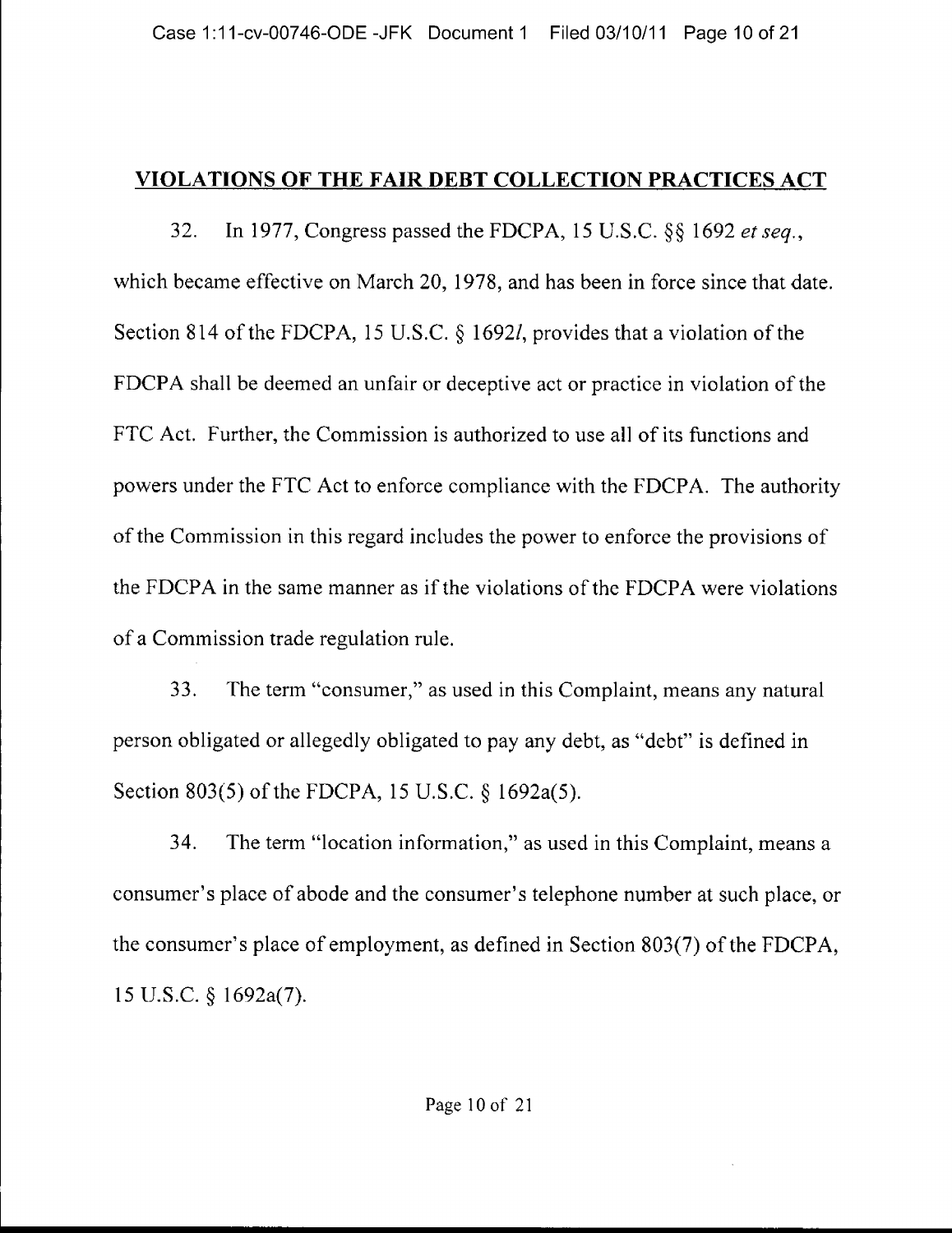#### COUNT III

35, In numerous instances, in connection with the collection of debts, Defendant, directly or indirectly, uses false, deceptive, or misleading representations or means in violation of Section 807 of the FDCPA, 15 U.S.C. § 1692e, including, but not limited to:

- a. Falsely representing or implying that WAM collectors are attorneys or that communications from WAM are from an attorney, in violation of Section 807(3) of the FDCPA, 15 U.S.C. § 1692e(3);
- b. Representing or implying that nonpayment of a debt will result in the seizure, garnishment, attachment, or sale of any property or wages of any person or the arrest or imprisonment of any person when such action is not lawful or when W AM or the creditor do not intend to take such action, in violation of Section 807(4) of the FDCPA, 15 U.S.C. § 1692e(4);
- c. Threatening to take action that cannot legally be taken or that is not intended to be taken, in violation of Section 807(5) of the FDCPA, 15 U.S.C. § 1692e(5); and

Page 11 of 21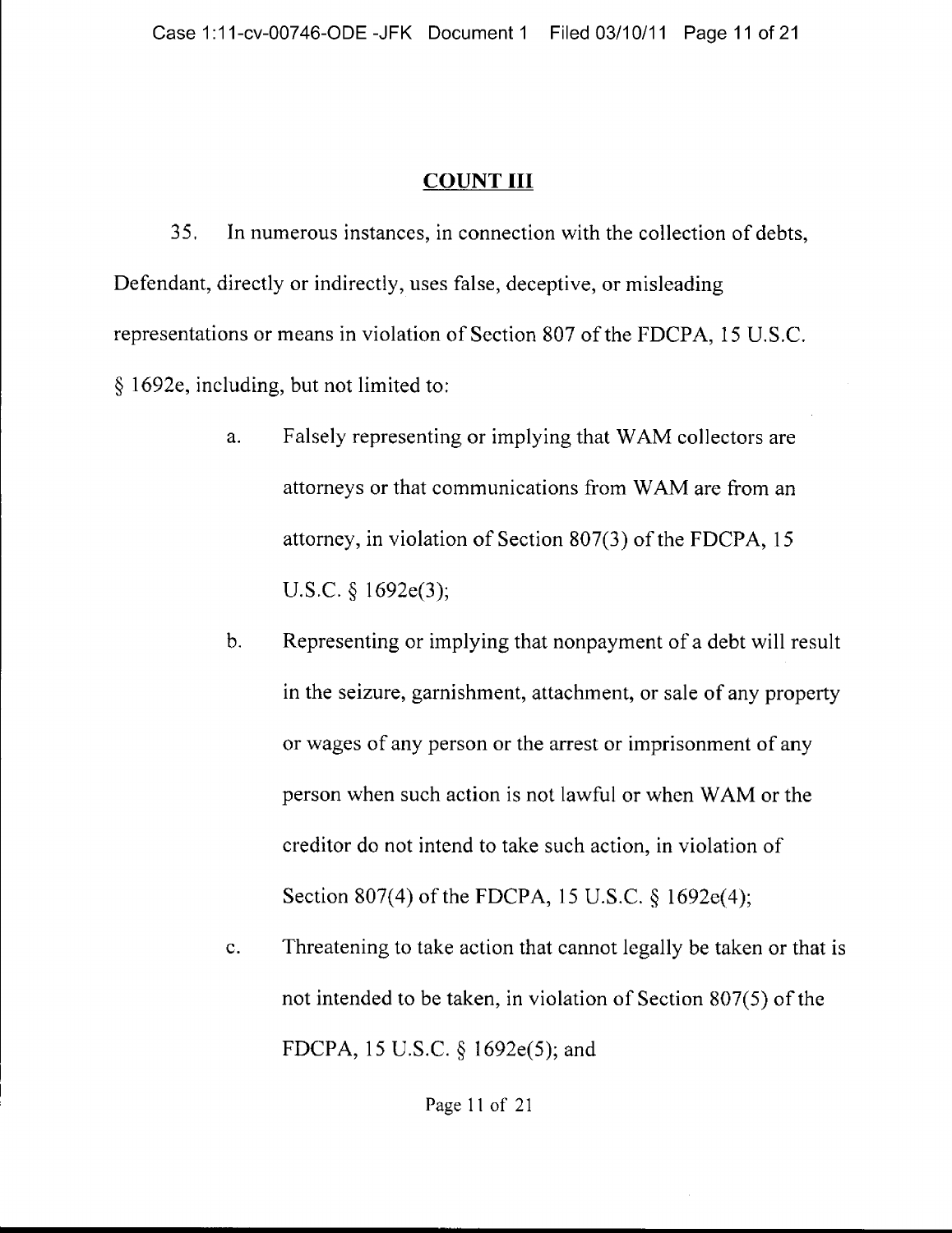d. Using any false representation or deceptive means to collect or attempt to collect a debt or to obtain information concerning a consumer, in violation of Section 807(10) of the FDCPA, 15 U.S,C. § 1692e(10).

36. Pursuant to Section 814(a) of the FDCPA, 15 U.S.C.  $\S$  1692 $l$ (a), the acts and practices alleged in paragraph 35 also constitute unfair or deceptive acts or practices in violation of Section 5(a) of the FTC Act, 15 U.S.C. § 4S(a).

#### COUNT IV

37. In numerous instances, in connection with the collection of debts, Defendant, directly or indirectly, uses unfair or unconscionable means to collect or attempt to collect debts in violation of Section 808 of the FDCPA, 15 U.S.C, § 1692f, including, but not limited to:

- a. Withdrawing funds from consumers' bank accounts or charging consumers' credit cards without obtaining the consumers' express informed consent; and
- b. Depositing or threatening to deposit postdated checks or other postdated payment instruments prior to the date on such checks or instruments, in violation of Section 808(4) of the FDCPA, 15 U.S,C. § 1692f(4).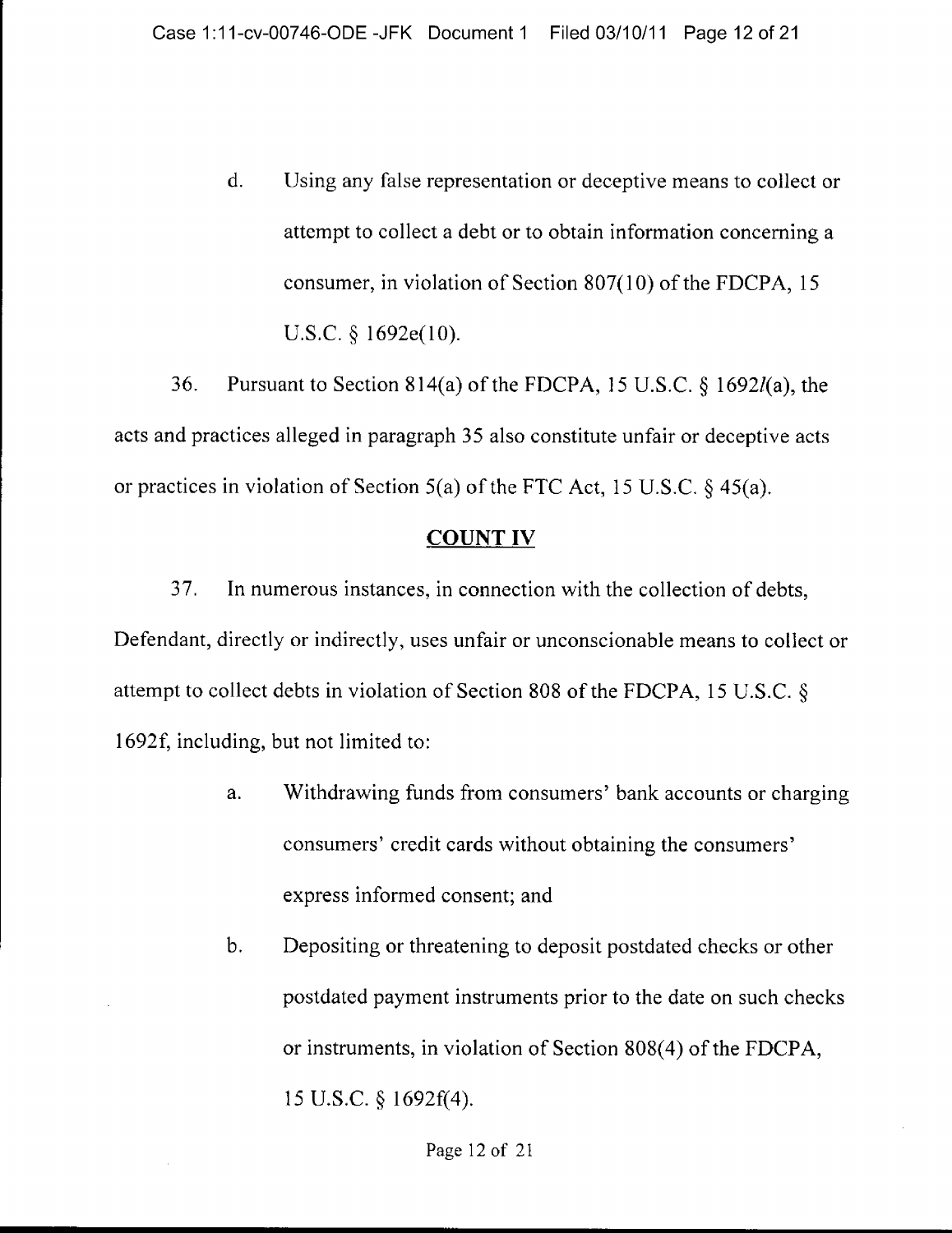38. Pursuant to Section 814(a) of the FDCPA, 15 U.S.C. § 16921(a), the acts and practices alleged in paragraph 37 also constitute unfair or deceptive acts or practices in violation of Section 5(a) of the FTC Act, 15 U.S.C. § 45(a).

#### COUNT V

39. In numerous instances, in connection with the collection of debts, Defendant, directly or indirectly, when communicating with persons other than the consumer for the alleged purpose of acquiring location information about the consumer, violates Section 804 of the FDCPA, 15 U.S.C. § 1692b, by engaging in conduct, including, but not limited to:

- a. Communicating to third parties that the consumer owes a debt, in violation of Section 804(2) of the FDCPA, 15 U.S.C. § 1692b(2); and
- b. Communicating with third parties, including third parties who do not know the debtor or who are related to a deceased debtor, but are not the spouse, parent (if the debtor was a minor), guardian, executor, or administrator of the debtor's estate, more than once when: (a) not requested to do so by such person, or (b) when the Defendant lacks a reasonable belief that the earlier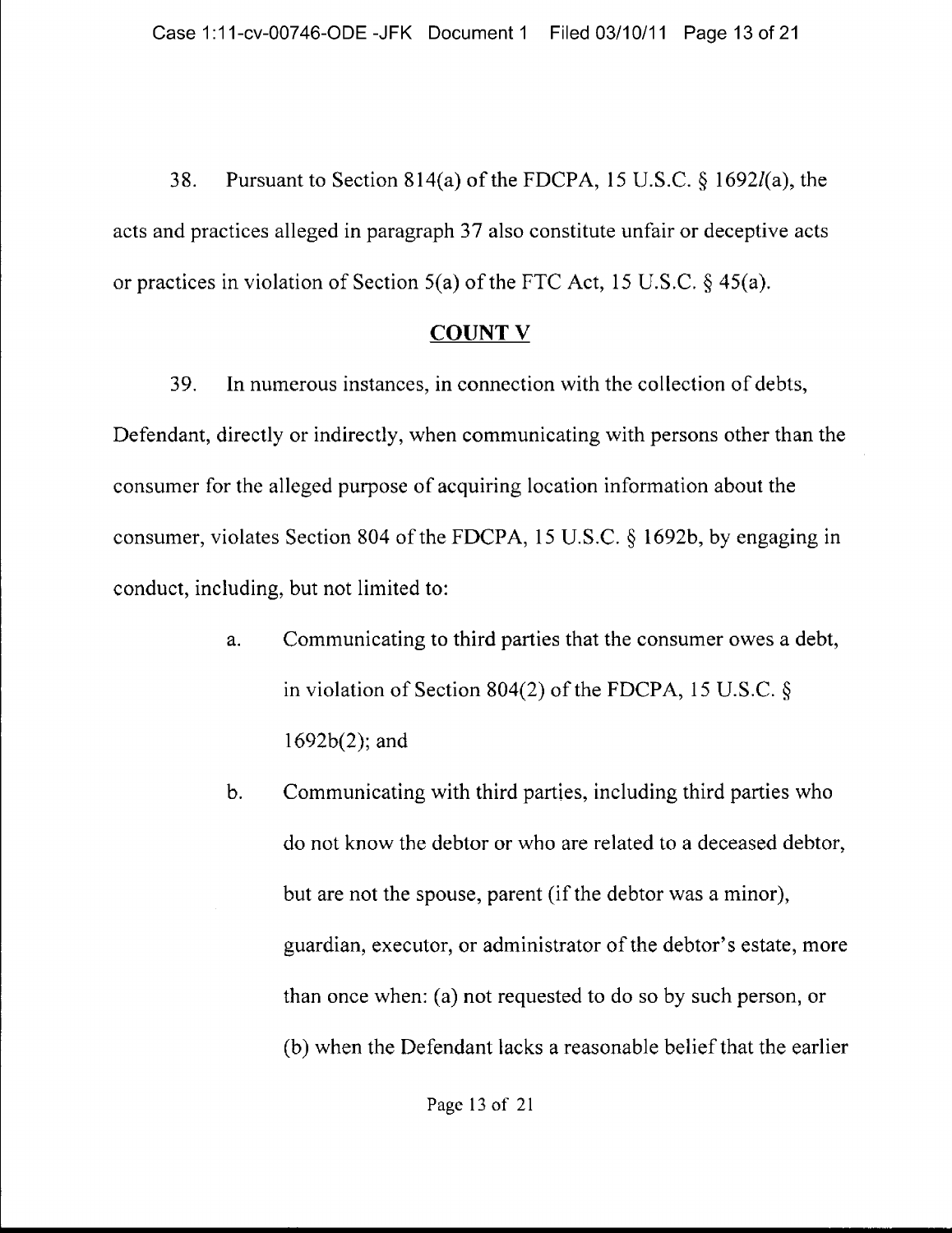response of such person was erroneous or incomplete and that the person has correct or complete location information to provide, in violation of Section 804(3) of the FDCPA, 15 U.S.C. § 1692b(3).

40. Pursuant to Section 814(a) of the FDCPA, 15 U.S.C. § 16921(a), the acts and practices alleged in paragraph 39 also constitute unfair or deceptive acts 'or practices in violation of Section 5(a) of the FTC Act, 15 U.S.C. § 45(a).

#### COUNT VI

41. In numerous instances, in connection with the collection of debts and without the prior consent of consumers given directly to WAM or the express permission of a court of competent jurisdiction, Defendant, directly or indirectly, communicates with consumers at times or places that Defendant knows or should know are inconvenient to consumers, including, but not limited to, (a) communicating with the consumer before 8:00 a.m. or after 9:00 p.m. at the consumer's location, or (b) communicating with the consumer at the consumer's place of employment, in violation of Section  $805(a)(1)$  of the FDCPA, 15 U.S.C. §  $1692c(a)(1)$ .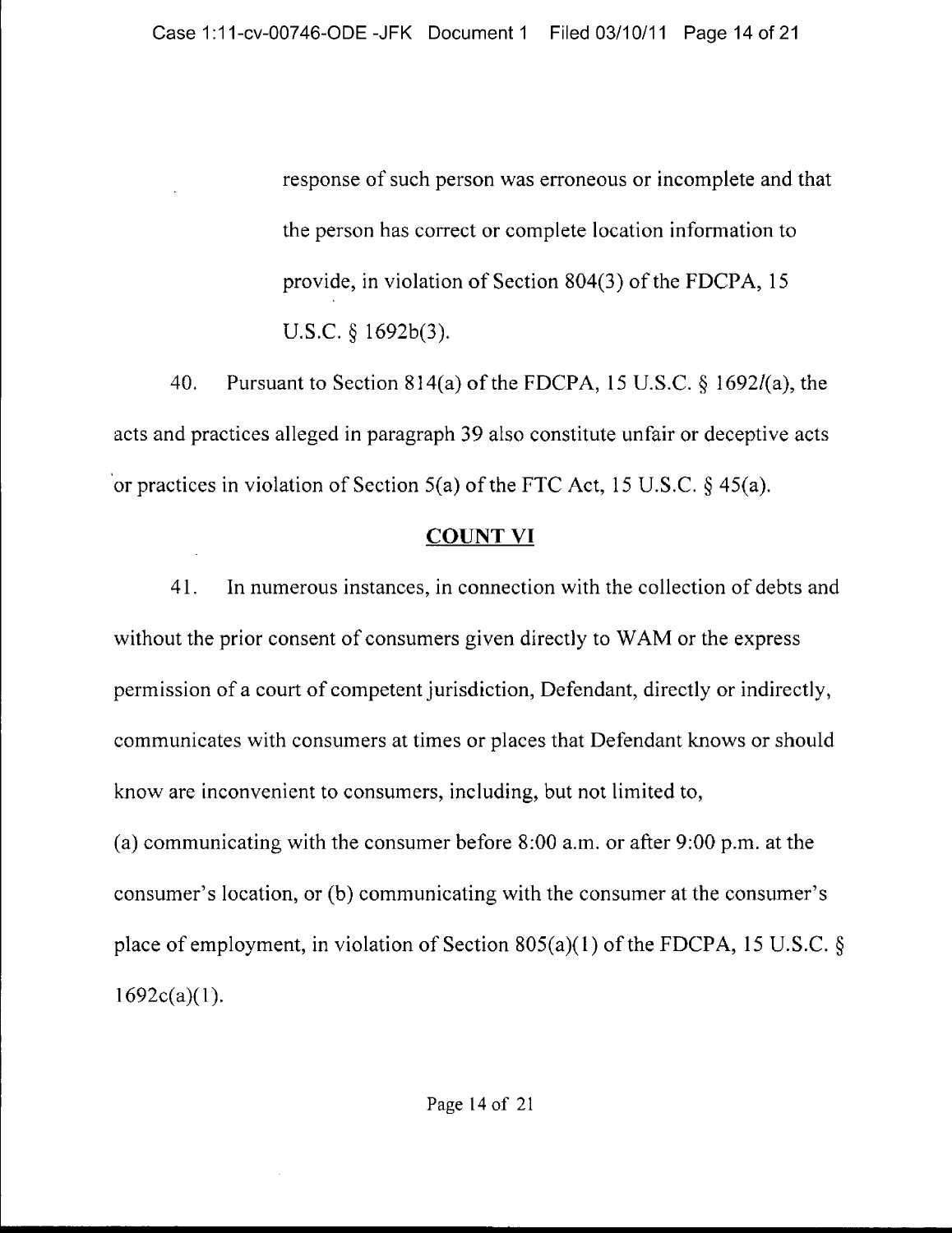42. Pursuant to Section 814(a) of the FDCPA, 15 U.S.C. § 16921(a), the acts and practices alleged in paragraph 41 also constitute unfair or deceptive acts or practices in violation of Section 5(a) of the FTC Act, 15 U.S.C.  $\S$  45(a).

### COUNT VII

43. In numerous instances, in connection with the collection of debts and without the prior consent of consumers given directly to WAM or the express permission of a court of competent jurisdiction, Defendant, directly or indirectly, communicates with consumers at their places of employment when Defendant knows or has reason to know that the consumers' employers prohibit the consumers from receiving such communications, in violation of Section 805(a)(3) of the FDCPA, 15 U.S.C. § 1692c(a)(3).

44. Pursuant to Section 814(a) of the FDCPA, 15 U.S.C. § 16921(a), the acts and practices alleged in paragraph 43 also constitute unfair or deceptive acts or practices in violation of Section 5(a) of the FTC Act, 15 U.S.C. § 45(a).

# **COUNT VIII**

45. In numerous instances, in connection with the collection of debts, Defendant, directly or indirectly, has communicated with persons other than the consumers, including parents, children, neighbors, employers, and co-workers, for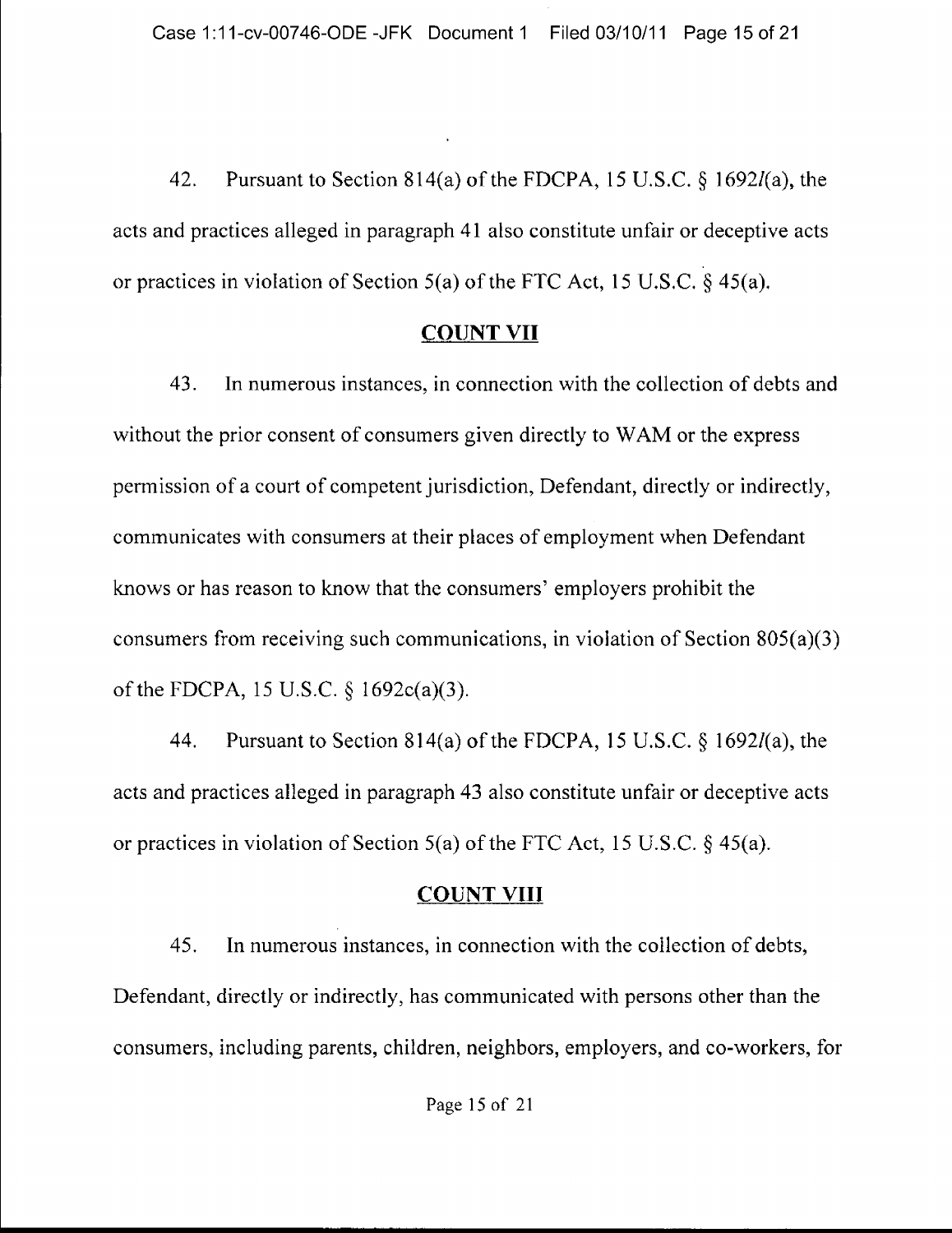purposes other than acquiring location information about a consumer, without the prior consent of the consumer given directly to WAM or the express permission of a court of competent jurisdiction, and when such communication was not reasonably necessary to effectuate a post judgment judicial remedy, in violation of Section 805(b) of the FDCPA, 15 U.S.C. § 1692c(b).

46. Pursuant to Section 814(a) of the FDCPA, 15 U.S.C. § 16921(a), the acts and practices alleged in paragraph 45 also constitute unfair or deceptive acts or practices in violation of Section 5(a) of the FTC Act, 15 U.S.C. § 45(a).

### COUNT IX

47. In numerous instances, in connection with the collection of debts, Defendant, directly or indirectly, communicates with consumers after receiving written notice from consumers that the consumers refuse to pay the debts or that consumers wish W AM to cease further communications, in violation of Section 805(c) of the FDCPA, 15 U.S.C. § 1692c(c).

48. Pursuant to Section 814(a) of the FDCPA, 15 U.S.C.  $\S$  1692*l*(a), the acts and practices alleged in paragraph 47 also constitute unfair or deceptive acts or practices in violation of Section 5(a) of the FTC Act, 15 U.S.C. § 45(a).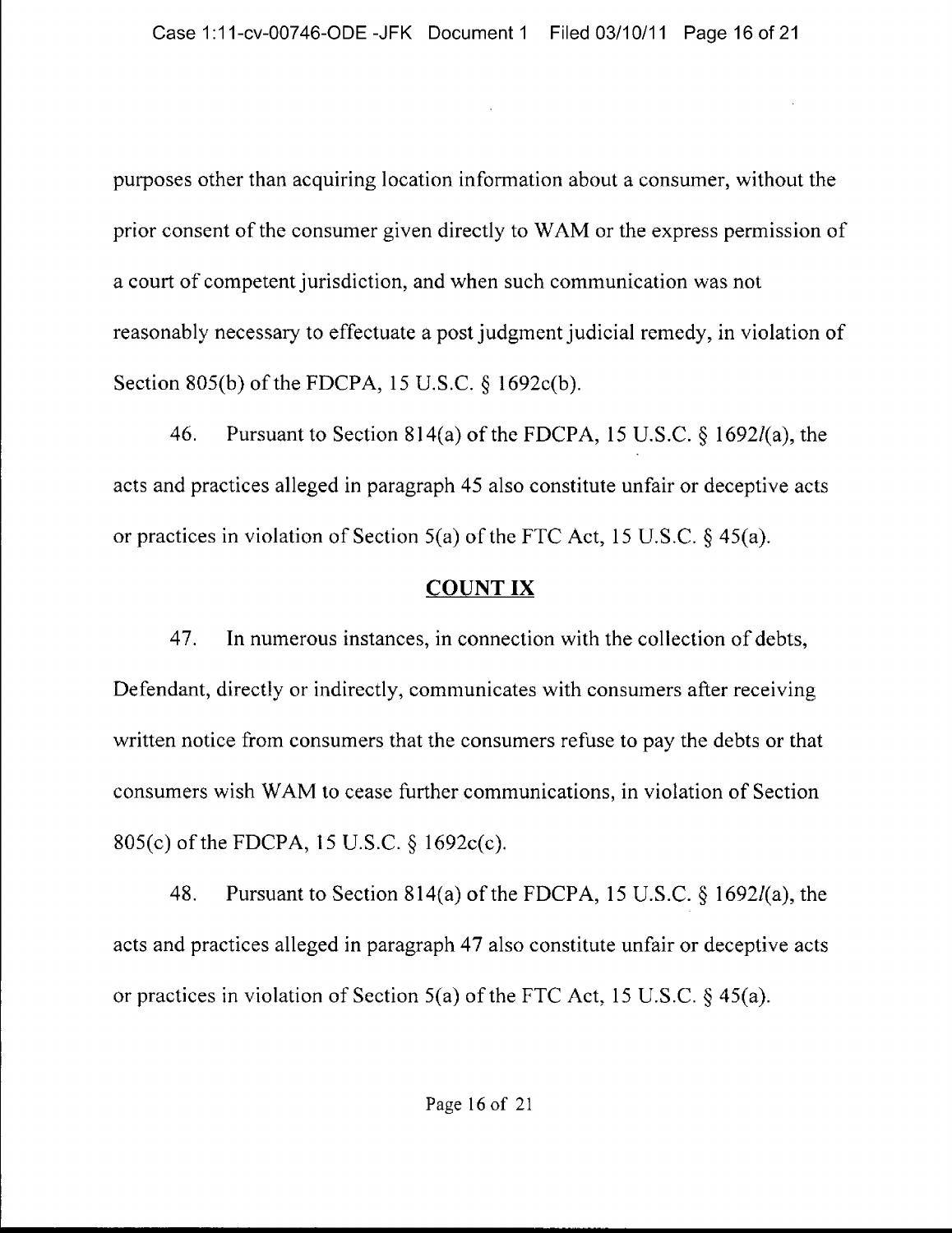### COUNT X

49. In numerous instances, in connection with the collection of debts, Defendant, directly or indirectly, engages in conduct the natural consequence of which is to harass, oppress, or abuse persons, in violation of Section 806 of the FDCPA, 15 U.S.C. § 1692d, including, but not limited to:

- a. Using obscene or profane language or language the natural consequence of which is to abuse the hearer in violation of Section 806(2) of the FDCPA, 15 U.S.C. § 1692d(2); or
- b. Causing a telephone to ring or engaging persons in telephone conversations, repeatedly or continuously, with intent to annoy, abuse, or harass the persons at the called number, in violation of Section 806(5) of the FDCPA, 15 U,S,C, § 1692d(5),

50. Pursuant to Section 814(a) of the FDCPA, 15 U.S.C. § 1692/(a), the acts and practices alleged in paragraph 49 also constitute unfair or deceptive acts or practices in violation of Section 5(a) of the FTC Act, 15 U.S,C, § 45(a),

#### **INJUNCTION FOR VIOLATIONS OF THE FTC ACT AND THE FDCPA**

51. Under Section 13(b) of the FTC Act, 15 U.S.C.  $\S$  53(b), this Court is authorized to issue a permanent injunction to ensure that Defendant will not continue to violate the FTC Act and the FDCPA.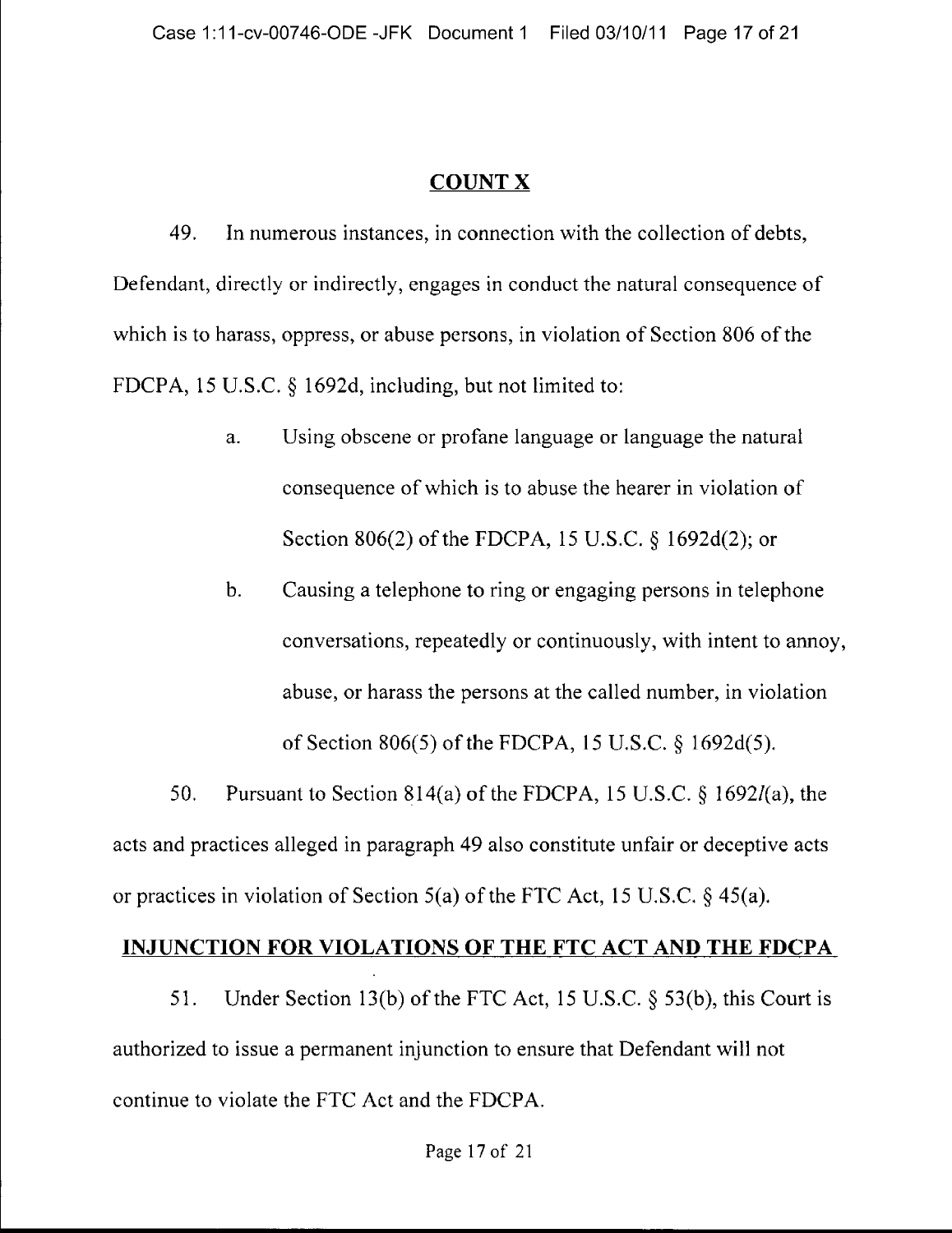### **EQUITABLE RELIEF FOR VIOLATIONS OF THE FTC ACT AND THE FDCPA**

52. Under Section 13(b) of the FTC Act, 15 U.S.C. § 53(b), this Court is authorized to issue all equitable and ancillary relief as it may deem appropriate in the enforcement of the FTC Act and the FDCP A, including the ability to order rescission or reformation of contracts, restitution, the refund of monies paid, and disgorgement to deprive a wrongdoer of ill-gotten gains.

#### **CIVIL PENALTIES FOR VIOLATIONS OF THE FDCPA**

53. Section  $5(m)(1)(A)$  of the FTC Act, 15 U.S.C. § 45 $(m)(1)(A)$ , as modified by Section 4 of the Federal Civil Penalties Inflation Adjustment Act of 1990,28 U.S.C. § 2461, as amended, and as implemented by 16 C.F.R. § 1.98(d) (2009), authorizes this Court to award monetary civil penalties of not more than \$11,000 for each violation of the FDCPA that occurred on or before February 9, 2009 and civil penalties of not more than \$16,000 for each violation that occurred on or after February 10, 2009.

54. Defendant WAM has violated the FDCPA as described above, with actual knowledge or knowledge fairly implied on the basis of objective circumstances, as set forth in Section  $5(m)(1)(A)$  of the FTC Act, 15 U.S.C.  $§ 45(m)(1)(A).$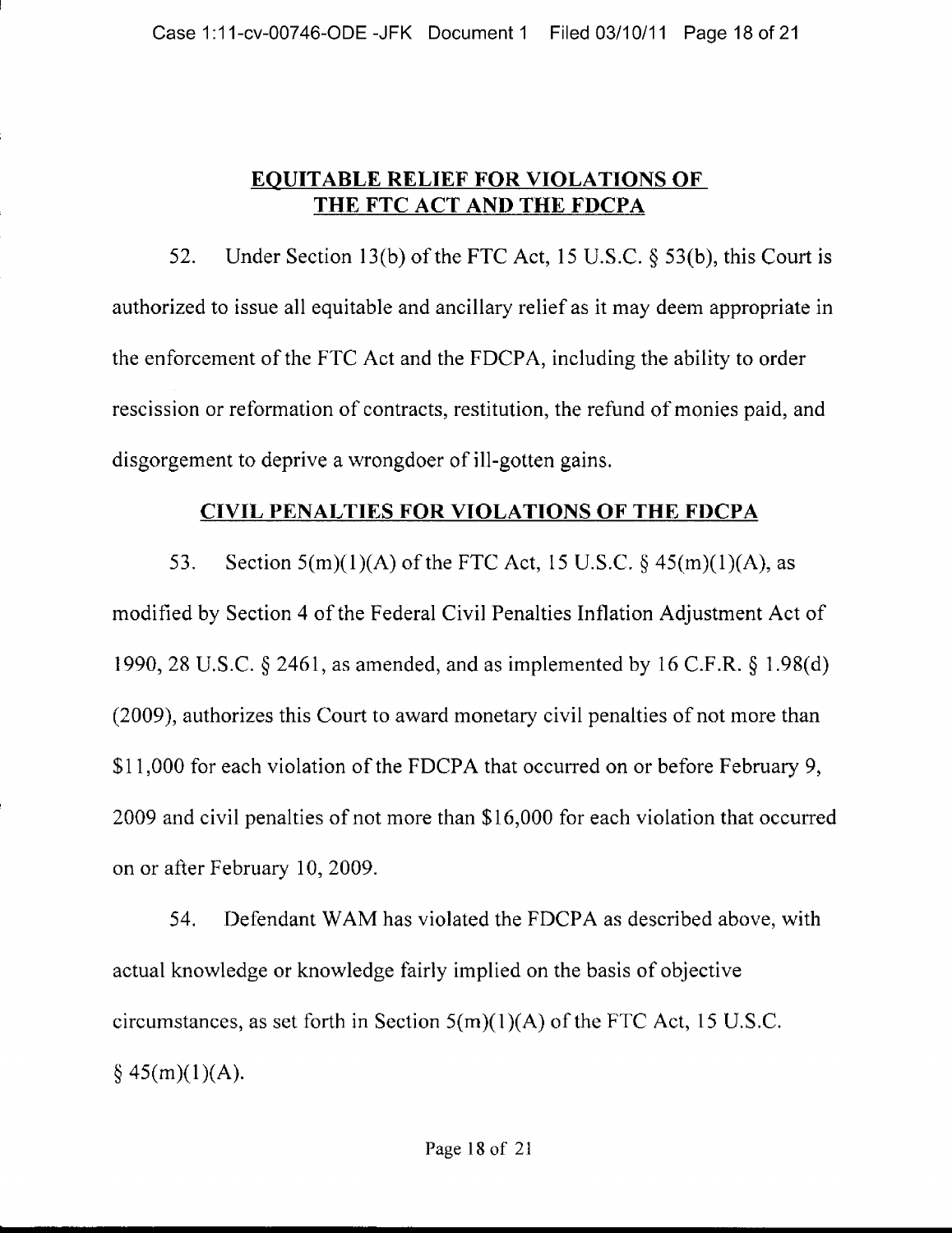55. Each instance within five (5) years preceding the filing of this Complaint, in which Defendant WAM has failed to comply with the FDCPA in one or more of the ways described above, constitutes a separate violation for which Plaintiff seeks monetary civil penalties.

### **PRAYER FOR RELIEF**

WHEREFORE, Plaintiff United States of America, pursuant to 15 U.S.C. §§  $45(m)(1)(A)$ ,  $53(b)$ ,  $57b$ , and  $1692l$  and the Court's own equitable powers, respectfully requests that the Court:

- 1. Enter judgment against Defendant and in favor of Plaintiff for each law violation alleged in this Complaint;
- 2. Enter a permanent injunction to prevent future violations of the FTC Act and the FDCPA by Defendant;
- 3. Award such relief as the Court finds necessary to redress injury to consumers resulting from Defendant's violations of the FTC Act and the FDCPA, including, but not limited to, rescission or reformation of contracts, restitution, the refund of monies paid, and the disgorgement of ill-gotten monies;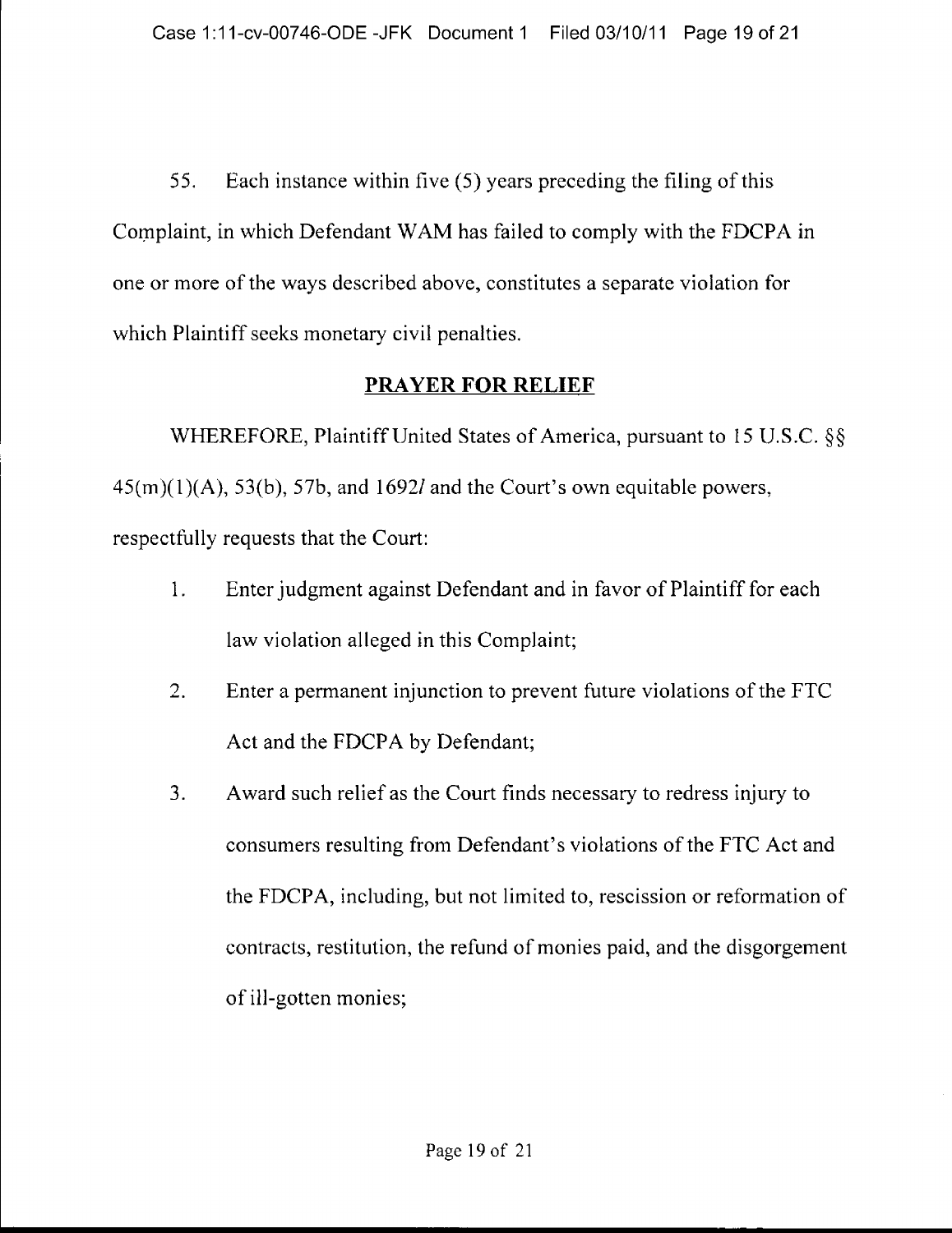- 4. Award Plaintiff monetary civil penalties against Defendant WAM for each violation of the FDCPA occurring within five (5) years preceding the filing of this Complaint; and
- 5. Award Plaintiff the costs of bringing this action, as well as such other and additional relief as the Court may determine to be just and proper.